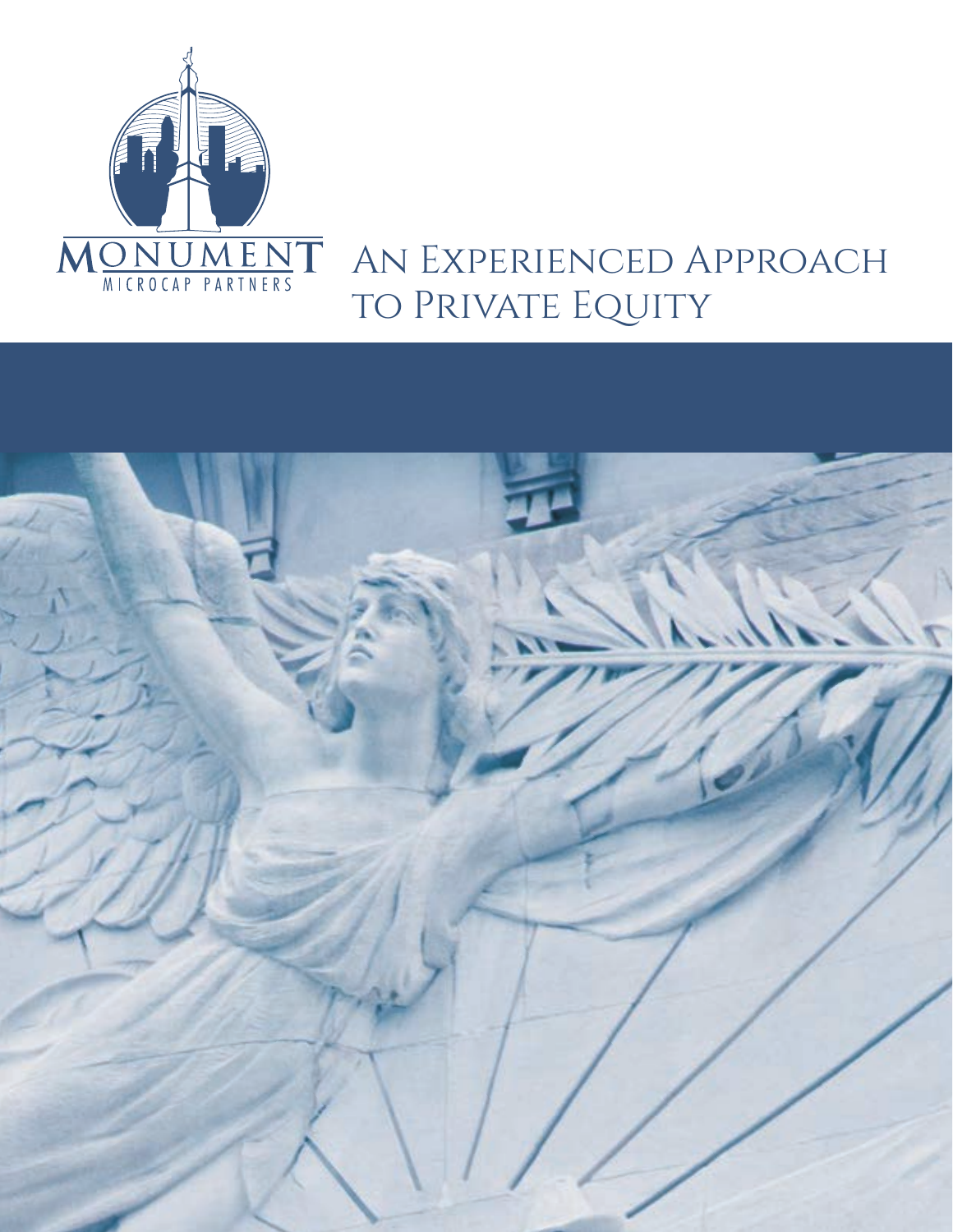

We partner with management teams to add value, and it's our mission to be good stewards of your legacy.

Monument MicroCap Partners, LLC (Monument) is an independent private investment firm comprised of highly experienced and accomplished private equity and operational executives seeking to partner with and acquire companies in the MicroCap Market, which we define as businesses having EBITDA of \$2-8 million. Our focus is on businesses located in the United States and Canada.

We seek to partner with honest, talented and hardworking management teams who want to own equity and want to build their business.

We target a segment of the market that continues to offer excellent relative value and we understand how to invest in this market and create value at our portfolio companies. We invest personally in every deal and offer investors equity securities at the same cost per share as our equity.

The MicroCap Market offers outstanding investment opportunities, particularly relative to the larger end of the market, due to:

- Size of the Market
- Trend Toward Larger Deals in Private Equity
- Ongoing Retirement of Baby Boomers
- Excellent Relative Value

We will seek to create economic value at our portfolio companies through:

- Organic Revenue Growth
- Operational Improvements that Enhance Margins and Profitability
- Add-on Acquisitions
- Debt Repayment
- Management Team Enhancement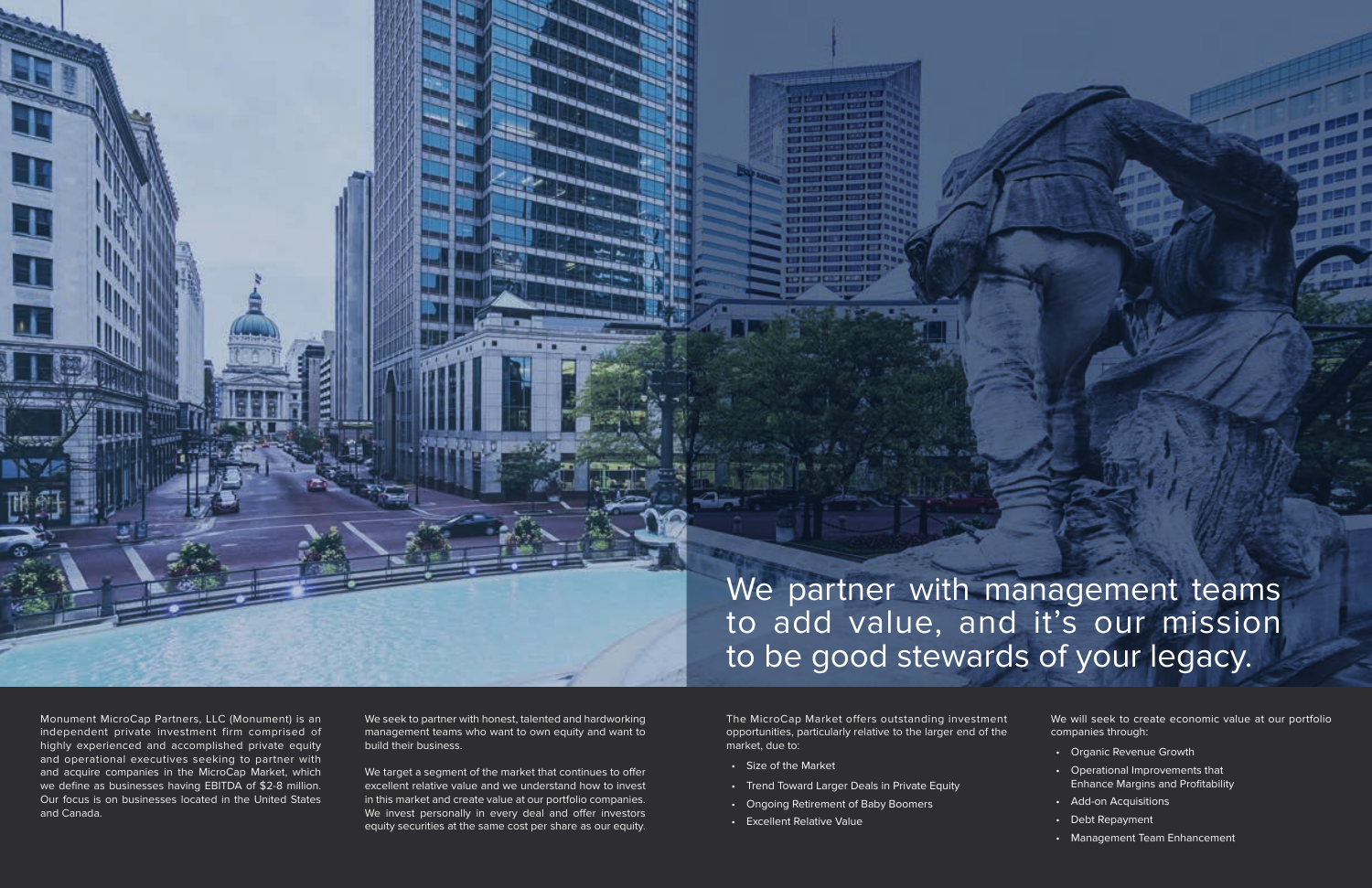## WHY CHOOSE MONUMENT MICROCAP PARTNERS?

#### **PARTNER EXPERIENCE**

We have one of the deepest and broadest investment teams in the MicroCap private equity market. Our partners have extensive experience and a successful track record of investing in and operating dozens of companies in the U.S. and Canadian lower middle markets. Our goal is to add value through our partnerships, and not get in the way of letting you do what you do best - running a successful business.

#### **THE MONUMENT DIFFERENCE - PERSONAL INVESTMENT**

We partner with hardworking management teams with vision. Our goal is to meet the expectations of owners we work with and generate exceptional investment results. As a business owner, we invest in you to create value for all. We are in partnership with management teams to add value, and our mission is to be good stewards of your legacy.

## WHO AND WHAT We're Looking For

Considering a private equity firm for your business' exit strategy can be an intimidating task, but with Monument, it doesn't need to be. In choosing Monument, you will find that the growth and sale of your company is as important to us as it is to you. We understand the needs of families and entrepreneurs who are seeking a partner who can provide operational and strategic expertise to accelerate growth and create economic value. We also understand how to operate and appropriately capitalize buyout transactions of small companies.

At Monument, we have found that a trusting relationship will build a solid foundation for a successful partnership. We seek to partner with ownership and management teams that are hardworking, disciplined, and have a history of positivity. In diving in to work in a hands-on approach with management teams, we provide the capital and support that you need to grow your business while providing a positive transaction experience.

#### **THE MONUMENT FOCUS**

Our focus is on companies that have the following characteristics:

- High-quality management team that will make a meaningful equity investment alongside Monument
- Strong market positions in growing sectors
- Value-added products or services with sustainable competitive differentiation and minimal substitution or technology risk
- Operate in industries in which Monument has experience and expertise including:
	- Niche manufacturing with meaningful intellectual property, technology or engineering content
	- Business services with sustainable differentiation
	- Value-added distribution and supply chain management

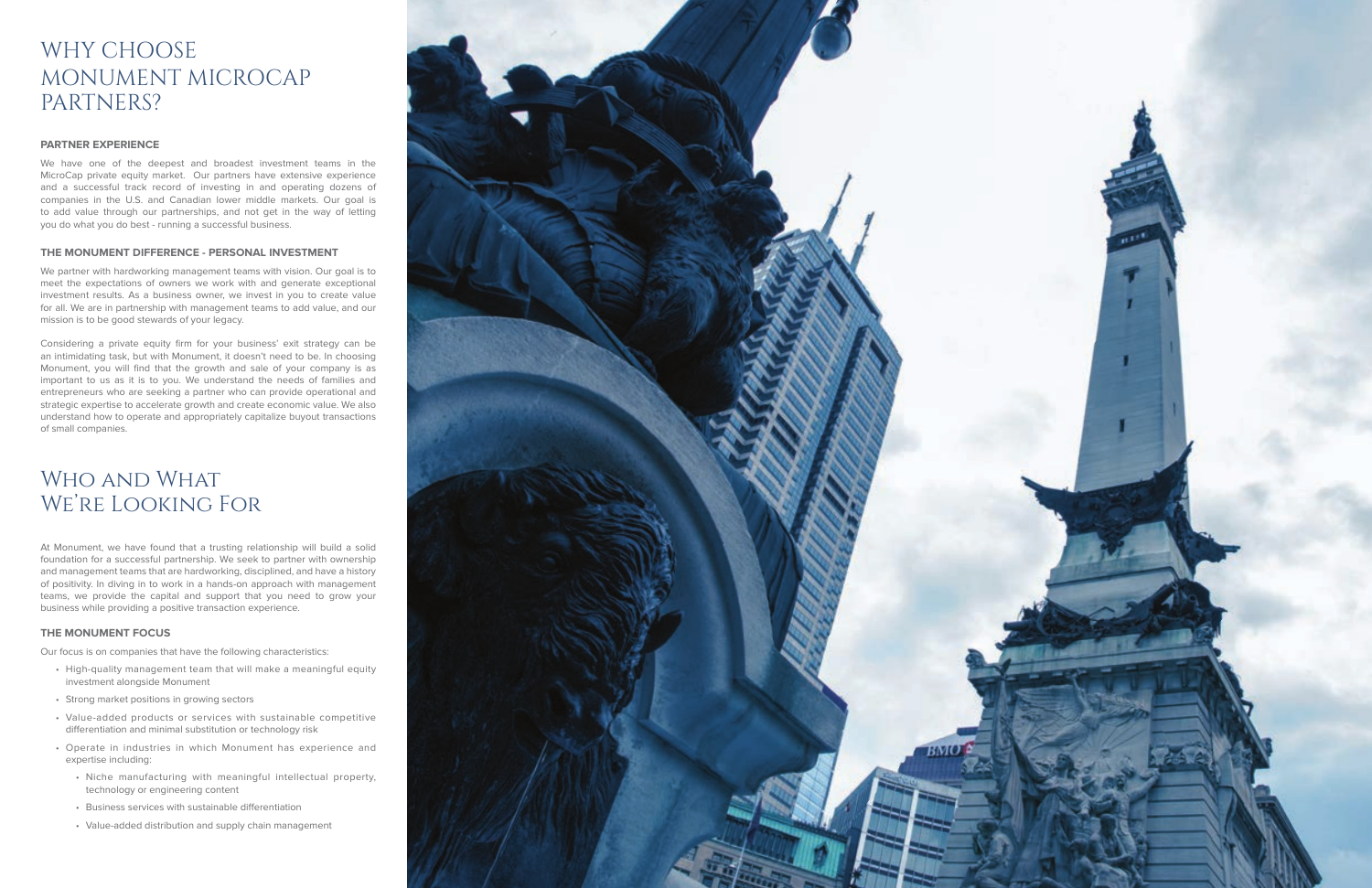

Tim Hildebrand President tim@monumentmicrocap.com

Tim joined Monument in 2019 as Vice President and became President in 2021. Tim has over 8 years of middle market buyout experience. Prior to joining Monument, Tim was a Senior Associate at Hammond, Kennedy, Whitney & Company, Inc. (HKW). Previously, Tim was an investment analyst at Northwestern Mutual Capital, the private asset arm of Northwestern Mutual Life Insurance Company. Tim earned his B.S. from Marquette University and MBA at The University of Chicago Booth School of Business.

Tim serves on the board of directors at Kelly Roofing, Synergy IOM, and Renovate America Holdings, LLC.



## Glenn Scolnik Chairman of the Board, Founding Partner glenn@monumentmicrocap.com

Glenn has over 40 years of lower middle market buyout experience, including 11 years as CEO and Chairman of HKW, a leading lower middle market private equity firm.

Glenn practiced business law at the Indianapolis law firm of Sommer Barnard PC from 1978-1992. He then joined HKW in late 1992 and led significant growth and value creation at the firm. Glenn retired from HKW in December of 2017.

Glenn serves on numerous private equity-backed, corporate and philanthropic boards of directors.



## **TOM SHAW**

Partner

tom@monumentmicrocap.com

Tom joined Monument in 2021 as a Partner. Tom has over 10 years of middle market buyout experience. Prior to joining Monument, Tom was a Principal at HKW. Previously, Tom was an Associate at Wynnchurch Capital and started his career as an investment banking analyst at Bank of America Merrill Lynch. Tom earned his B.S. from Indiana University and MBA at The University of Chicago Booth School of Business.

Tom serves on the board of directors at Renovate America Holdings, LLC.



## ROB TROXEL Founding Partner

Monument MicroCap Partners has assembled one of the deepest and broadest investment teams in the U.S. and Canadian MicroCap private equity market. Our partners have over 200 years of combined experience in private equity investing and have worked together in a variety of capacities over several decades.

## Jim Futterknecht Founding Partner

jim@monumentmicrocap.com

### ROY WHITNEY Founding Partner roy@monumentmicrocap.com

Jim has over 40 years of operational executive and private equity experience, including roles as Chairman, CEO, President and COO within multiple companies and as Operating Partner at HKW. Jim served in a variety of executive roles at Excel Industries, Inc., a manufacturer of automotive parts and components prior to joining HKW as a Partner in 1999. Jim partnered with HKW in 1983 to purchase Excel, which was one of the most successful investments in HKW's history. Jim was also President and CEO of Visioneering, Inc., an HKW portfolio company that manufactures tooling utilized in the aerospace and defense industries.

Jim serves on numerous private equity-backed, corporate and philanthropic boards of directors.



## Rick Larkin Operating Partner

rick@monumentmicrocap.com

Rick has over 40 years of experience in finance, management, and M&A focusing on maximizing growth opportunities and enhancing stakeholder value in the private equity environment. He has served as the CFO of Xeeva, Inc. (a portfolio company of PeakEquity Partners), VP and CFO of AxelTech International Holdings, LLC (a portfolio company of The Carlyle Group), Managing Director at Angle Advisors (a Birmingham, Michigan investment banking firm) and Partner and CFO of GR Investment Group Ltd. (a private equity firm).

Rick is both a CPA and a CGMA and serves on numerous private equity backed, corporate and non-profit



boards of directors.

rob@monumentmicrocap.com

Rob has over 30 years of experience successfully starting, building, leading and exiting multiple businesses.

He is Founder and Owner of Premier Truck Rental (PTR), an Indiana-based company that rents and leases trucks and related equipment. Rob founded, and was President and CEO of Nesco LLC, a provider of equipment and services to the utility industry. Nesco was acquired by HKW in 2007, and then successfully sold to another private equity firm in 2011. In addition to his current role at PTR, Rob is an equity investor in several small businesses.



- 
- 

# **Knowledgeable Partners**

## With Over 200 Years of Combined Experience

Roy has over 50 years of experience investing in middle market companies.

Roy has had a successful and distinguished career in private equity. He joined HKW in 1971 and led the firm into the world of private equity back in the early 1980s. He was the President and CEO prior to Glenn Scolnik. He also serves as an advisor to Cheyenne Capital and Access Venture Partners.

Roy has extensive experience as a member of a variety of private equity, corporate, banking, educational, and philanthropic boards of directors and he continues to serve on several boards. Roy serves as a Senior Advisor to Monument and provides the firm with invaluable strategic and investment guidance.



#### Cosmin Dordea Associate

cosmin@monumentmicrocap.com

Cosmin joined Monument in 2021 as an Associate. His primary responsibilities include evaluating and analyzing new potential investments made by the firm, due diligence, underwriting, and working with Monument's portfolio companies.

Prior to Monument, Cosmin was an Analyst at P&M Corporate Finance (PMCF), a middle-market investment bank. While at PMCF, Cosmin worked in the Plastics & Packaging Group where he advised clients on buy- and sell-side M&A. Cosmin earned his B.S. in Finance at Wayne State University's Mike Ilitch School of Business.



## Holly Sandlin Vice President of Marketing & Investor Relations

holly@monumentmicrocap.com

Holly provides administrative support for Monument and manages general marketing functions for the firm. Holly's responsibilities include investor outreach, leading marketing initiatives and providing general administrative support for the team.

Prior to joining Monument MicroCap, Holly worked as the Financial Ombudsman at the University of Kentucky. She received her Bachelor's degree as well as her Master's degree from Eastern Illinois University.

## Our team maintains a diverse set of skills and capabilities

- CEO and other executive leadership of operating companies and investment firms
- Broad strategy, business development and operational expertise
- Chair and board membership of numerous public and private companies
- Extensive experience determining appropriate capital structures